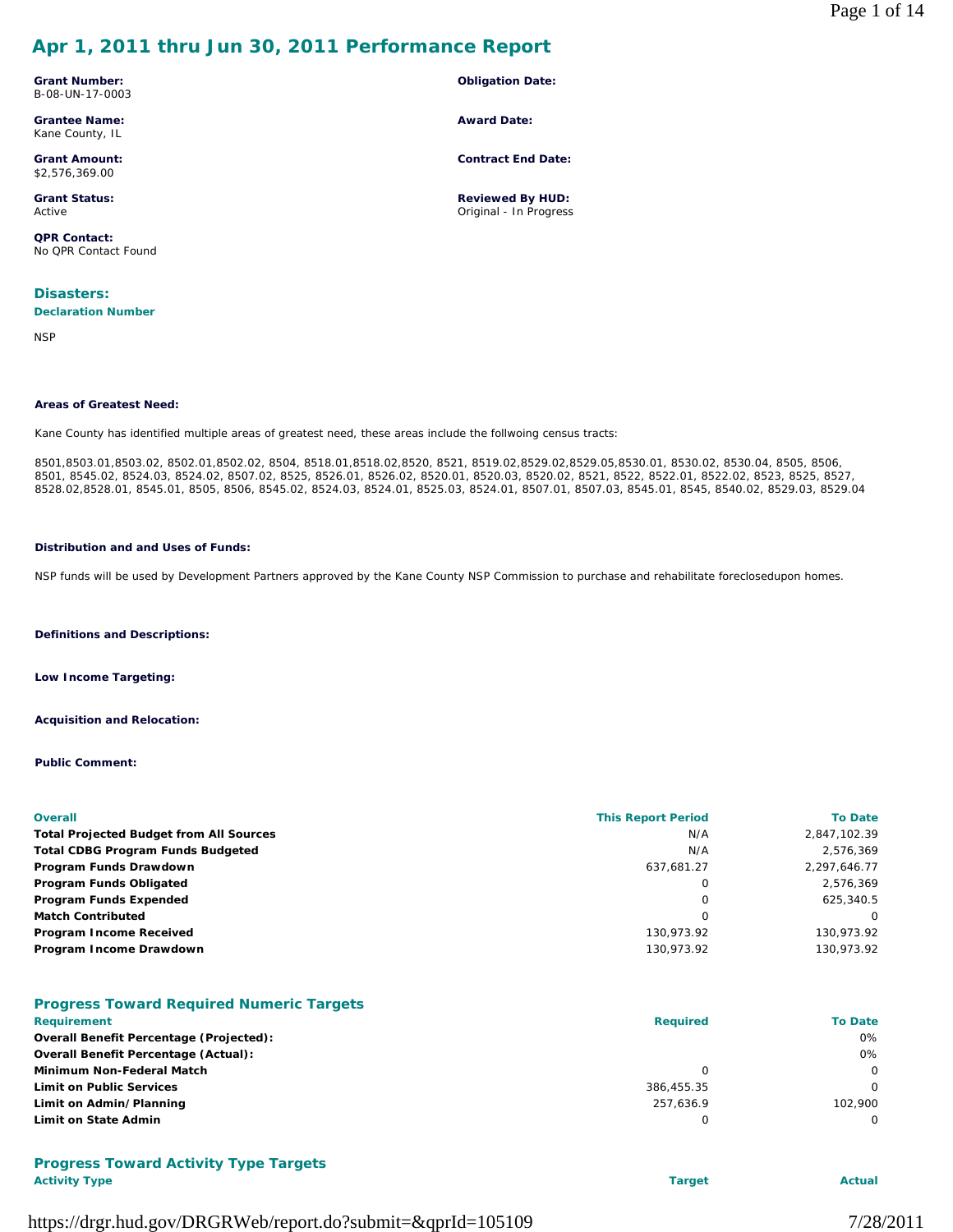### **Overall Progress Narrative:**

As of June 30, 2011 Kane County had drawn and expended 94.3% of its NSP allocation.

Kane County's spending by category breaks down as follows:

- · 96.46% of its twenty-five percent set aside for households at or below 50% of Area Median Income.
- 97.37% of its one hundred twenty percent set aside for households at or below 120% of Area Median Income.
- 42.81% of the administration fund has been drawn.

In previous quarters Kane County and its development partners in the Neighborhood Stabilization Program had completed the purchase of 13 single family homes that are in severe distress within the Areas of Greatest Need identified by the county's Substantial Amendment submitted to the Department of Housing and Urban Development in the fall of 2008. These purchase occurred in the following jurisdictions within Kane County:

| Village of Carpentersville | 7 Units |
|----------------------------|---------|
| Village of South Elgin     | 3 Units |
| Village of North Aurora    | 1 Unit  |
| City of St. Charles        | 1 Unit  |
| Aurora Township            | 1 Unit  |

Rehabilitation was substantially on all 13 units during the quarter that ended June 30, 2011.

The Rehab on the following units was completed in this quarter and were listed on MLS;

|           | 50 Ash Street; Village of Carpentersville        | 07735018 |
|-----------|--------------------------------------------------|----------|
| $\cdot$   | 980 Berkley Street; Village of Carpentersville   | 07734679 |
|           | 3 Evergreen Lane; Village of Carpentersville     | 07734974 |
|           | 107 Madera Circle; Village of Carpentersville    | 07787297 |
|           | 107 Del Rio Road; Village of Carpentersville     | 07787012 |
| $\bullet$ | 1524 Plymouth Circle; Village of Carpentersville | 07776860 |
|           | 256 East Plum Street; Village of South Elgin     | 07698636 |

Of these units 256 Plum Street has contingent sales contract executed for their asking price with closing scheduled for July 24, 2011.

1524 Plymouth Circle was sold to a qualified homebuyer on June 6, 2011.

| <b>Project Summary</b>              |                               |              |                                                      |  |  |
|-------------------------------------|-------------------------------|--------------|------------------------------------------------------|--|--|
| Project#, Project Title             | <b>This Report Period</b>     |              | <b>To Date</b>                                       |  |  |
|                                     | <b>Program Funds Drawdown</b> |              | <b>Project Funds Budgeted Program Funds Drawdown</b> |  |  |
| 9999, Restricted Balance            | 0                             |              | $\Omega$                                             |  |  |
| NSP-01, Financing Mechanisms        | 0                             |              | $\Omega$                                             |  |  |
| NSP-02, Purchase and Rehabilitation | 614.181.27                    | 2,305,635.61 | 2,194,746.77                                         |  |  |
| NSP-04, Demolition                  | O                             |              | $\Omega$                                             |  |  |
| NSP-05, Redevelopment               | 0                             |              | $\Omega$                                             |  |  |
| NSP-06, Administration              | 23,500                        | 270.733.39   | 102.900                                              |  |  |

### **Project/Activity Index:**

https://drgr.hud.gov/DRGRWeb/report.do?submit=&qprId=105109 7/28/2011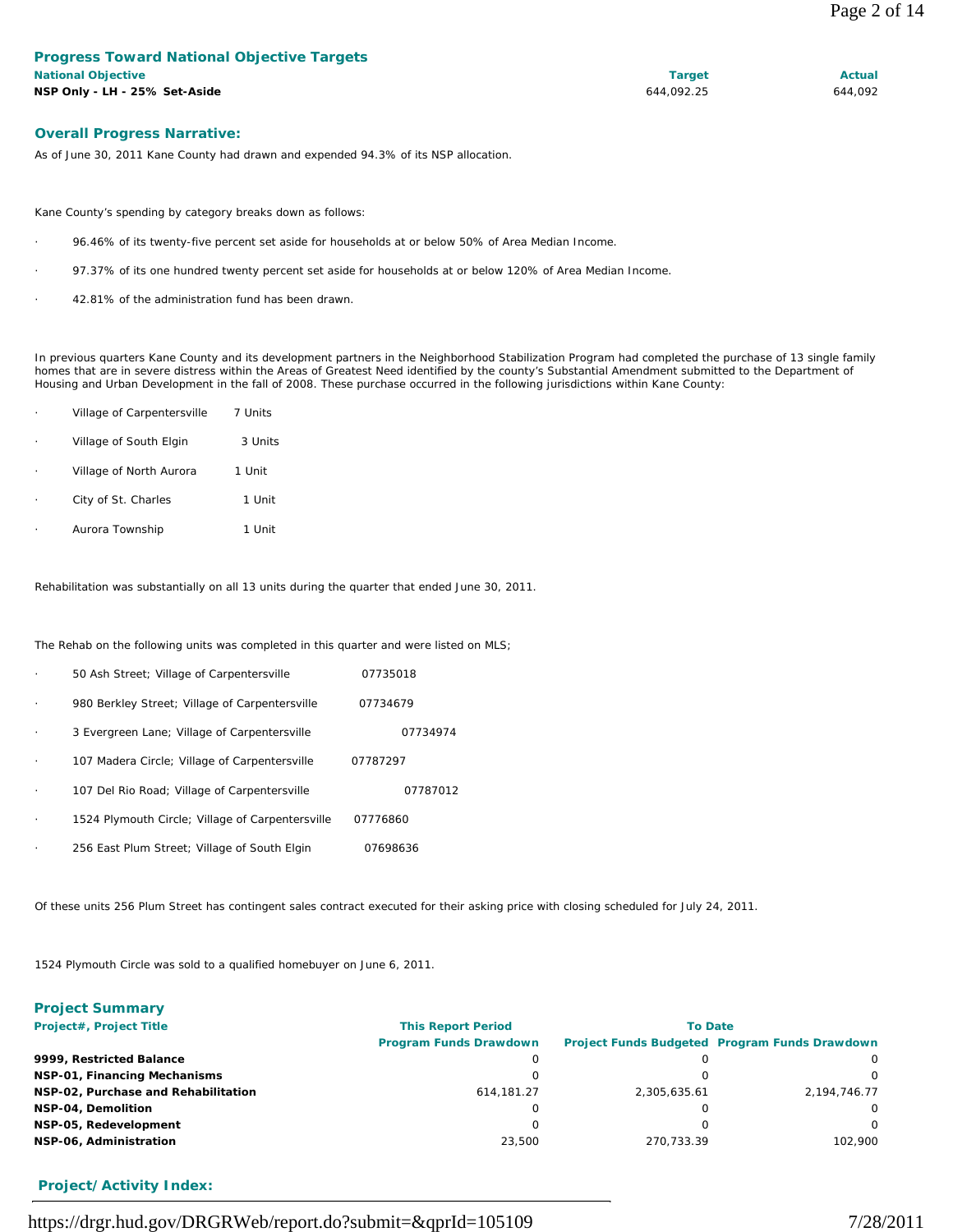| Project #     | <b>Project Title</b>        | <b>Grantee Activity #</b>                         | <b>Activity Title</b>            |  |
|---------------|-----------------------------|---------------------------------------------------|----------------------------------|--|
| <b>NSP-06</b> | Administration              | Administration                                    | <b>County Administration</b>     |  |
| 9999          | <b>Restricted Balance</b>   | No activities in this project                     |                                  |  |
| <b>NSP-02</b> | Purchase and Rehabilitation | CHAD-1-A<br>C.H,A,D, Acquisition                  |                                  |  |
|               |                             | C.H.A.D. -- Rehabilitation<br>CHAD-1-R            |                                  |  |
|               |                             | DHA Management Inc. -- Acquisition<br>DHA-1-A     |                                  |  |
|               |                             | DHA-1-R<br>DHA Management Inc. -- Rehab           |                                  |  |
|               |                             | Mercy Housing Lakefront -- Acquisition<br>MHL-1-A |                                  |  |
|               |                             | $MHL-1-R$                                         | Mercy Housing Lakefront -- Rehab |  |
| <b>NSP-01</b> | <b>Financing Mechanisms</b> | No activities in this project                     |                                  |  |
| $NSP-04$      | Demolition                  | No activities in this project                     |                                  |  |
| <b>NSP-05</b> | Redevelopment               | No activities in this project                     |                                  |  |

# **Activities**

**Grantee Activity Number:** Administration

**Activity Category:** Administration

**Project Number:** NSP-06

**Projected Start Date:** 03/31/2009

**National Objective:** N/A

**Responsible Organization:** Kane County

**Benefit Type:**  N/A

**Activity Title:** County Administration

**Activity Status:** Under Way

**Project Title:** Administration

**Projected End Date:** 03/31/2013

**Completed Activity Actual End Date:**

|                                                | Apr 1 thru Jun 30, 2011 |            |
|------------------------------------------------|-------------------------|------------|
| <b>Total Projected Budget from All Sources</b> | N/A                     | 541,466.78 |
| <b>Total CDBG Program Funds Budgeted</b>       | N/A                     | 270,733.39 |
| Program Funds Drawdown                         | 23,500                  | 102.900    |
| Program Funds Obligated                        | 13.097.39               | 270,733.39 |
| Program Funds Expended                         |                         | 42,400     |
| <b>Kane County</b>                             |                         | 42,400     |
| <b>Match Contributed</b>                       | O                       | $\Omega$   |
| Program Income Received                        |                         | $\Omega$   |
| Program Income Drawdown                        |                         | $\Omega$   |

## **Activity Description:**

Provide funds to cover expenses associated with administration of the NSP along with pre-award administrative costs from October 2008.

## **Location Description:**

County-wide

## **Activity Progress Narrative:**

Administration of NSP funded activities continues. Focus has shifted from identification and acquisition of foreclosed properties to rehabilitation activities and identification of eligible homeowners.

| <b>Activity Location:</b> |             |              |     |
|---------------------------|-------------|--------------|-----|
| <b>Address</b>            | <b>City</b> | <b>State</b> | Zip |
|                           |             |              |     |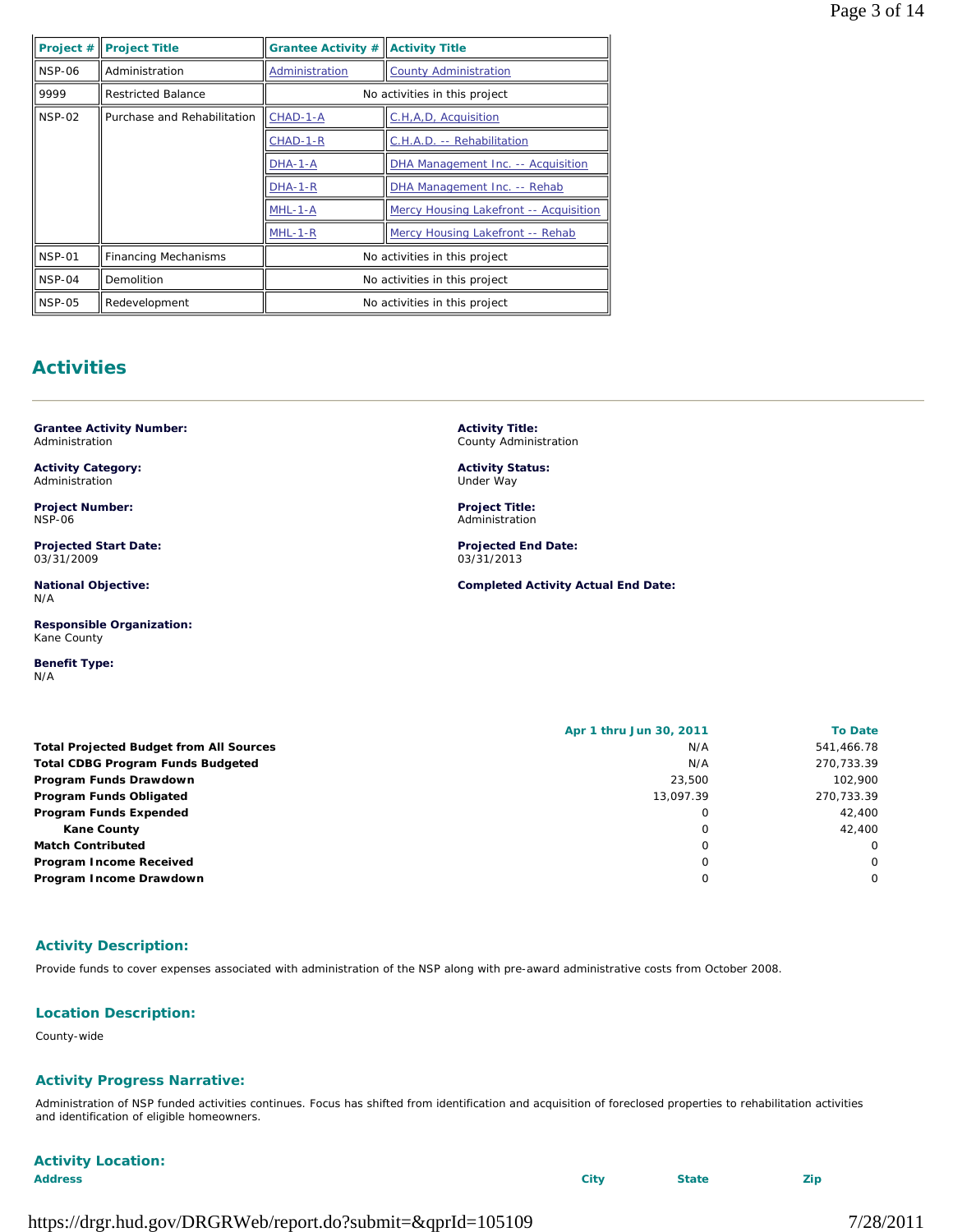### **Other Funding Sources Budgeted - Detail**

## **Match Sources Amount**

| No Other Match Funding Sources Found |               |
|--------------------------------------|---------------|
| <b>Subtotal Match Sources</b>        | 0             |
| <b>Other Funding Sources</b>         | <b>Amount</b> |
| Neighborhood Stabilization Program   | 270.733.39    |
| <b>Total Other Funding Sources</b>   | 270,733.39    |

**Grantee Activity Number:** CHAD-1-A

**Activity Category:** Acquisition - general

**Project Number:** NSP-02

**Projected Start Date:** 05/21/2010

**National Objective:** NSP Only - LH - 25% Set-Aside

**Responsible Organization:** Community Housing Association of DuPage

**Benefit Type:**  Direct Benefit (Households) **Activity Title:** C.H,A,D, Acquisition

**Activity Status:** Under Way

**Project Title:** Purchase and Rehabilitation

**Projected End Date:** 03/01/2013

**Completed Activity Actual End Date:**

|                                                | Apr 1 thru Jun 30, 2011 | <b>To Date</b> |
|------------------------------------------------|-------------------------|----------------|
| <b>Total Projected Budget from All Sources</b> | N/A                     | 379.345        |
| <b>Total CDBG Program Funds Budgeted</b>       | N/A                     | 379.345        |
| Program Funds Drawdown                         | $\Omega$                | 379.345        |
| Program Funds Obligated                        | 0                       | 379.345        |
| Program Funds Expended                         | $\Omega$                | $\Omega$       |
| <b>Community Housing Association of DuPage</b> |                         | $\Omega$       |
| <b>Match Contributed</b>                       | $\Omega$                | $\Omega$       |
| Program Income Received                        |                         | $\Omega$       |
| Program Income Drawdown                        |                         | $\Omega$       |

### **Accomplishments Performance Measures**

|                                           | <b>This Report Period</b> | <b>Cumulative Actual Total / Expected</b> |  |
|-------------------------------------------|---------------------------|-------------------------------------------|--|
|                                           | <b>Total</b>              | Total                                     |  |
| # of Properties                           |                           | 0/3                                       |  |
| # of buildings (non-residential)          |                           | 0/0                                       |  |
| # of Parcels acquired by condemnation     |                           | O/O                                       |  |
| # of Parcels acquired by admin settlement |                           | 0/0                                       |  |
| # of Parcels acquired voluntarily         |                           | 0/3                                       |  |
| Total acquisition compensation to owners  |                           | 0/365,000                                 |  |

|                         | <b>This Report Period</b> | <b>Cumulative Actual Total / Expected</b> |  |
|-------------------------|---------------------------|-------------------------------------------|--|
|                         | Total                     | Total                                     |  |
| # of Housing Units      |                           | 0/3                                       |  |
| # of Singlefamily Units |                           | 0/3                                       |  |

### **Beneficiaries Performance Measures**

|                             | <b>This Report Period</b> |     |       | Cumulative Actual Total / Expected |     |                |  |
|-----------------------------|---------------------------|-----|-------|------------------------------------|-----|----------------|--|
|                             | LOW                       | Mod | Total | Low                                | Mod | Total Low/Mod% |  |
| # of Permanent Jobs Created |                           |     |       | 0/0                                | 0/0 | 0/0            |  |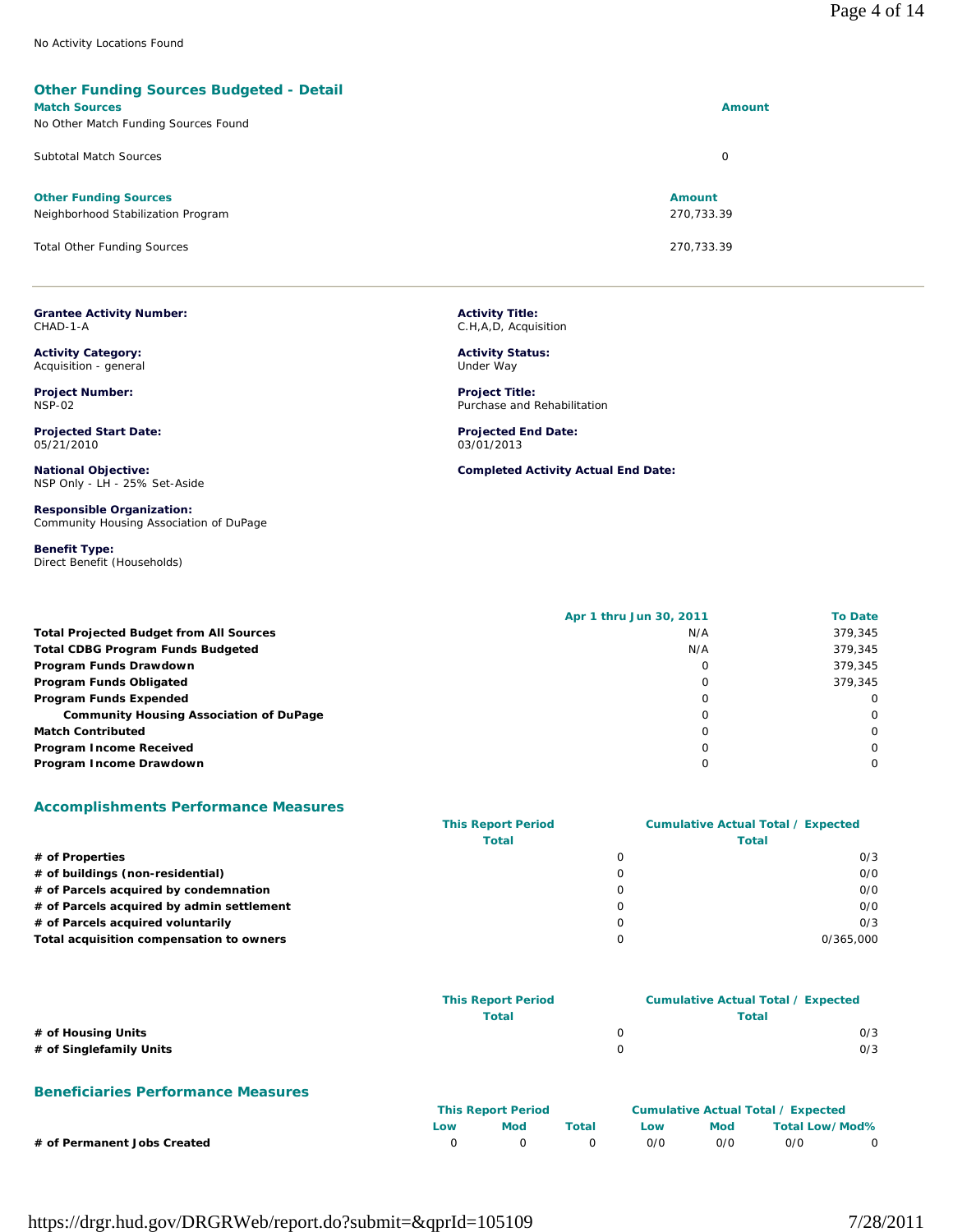|                     | <b>This Report Period</b> |     |       | Cumulative Actual Total / Expected |     |                       |  |
|---------------------|---------------------------|-----|-------|------------------------------------|-----|-----------------------|--|
|                     | Low                       | Mod | Total | Low                                | Mod | <b>Total Low/Mod%</b> |  |
| # of Households     |                           |     |       | 0/3                                | 0/0 | O/3                   |  |
| # of Persons        |                           |     |       | 0/0                                | 0/0 | 0/0                   |  |
| # Renter Households |                           |     |       | 0/3                                | 0/0 | O/3                   |  |

# **Activity Description:**

CHAD will acquiring foreclosed properties within the areas of greatest need as established by Kane County's Substantial Amendment.

## **Location Description:**

CHAD will acquiring foreclosed properties within the areas of greatest need as established by Kane County's Substantial Amendment.

## **Activity Progress Narrative:**

C.H.A.D. has completed the acquisition of 3 foreclosed units within the Areas of Greatest Need established by the Kane County Substantial Amendment.

The units, which will be available for rent to households at or below 50% of Area Median Income, are located in the following jurisdictions:

- Village of South Elgin
- Village of North Aurora
- Aurora Township

# **Activity Location:**

| <b>Address</b> | Citv | <b>State</b> | Zip |
|----------------|------|--------------|-----|
|----------------|------|--------------|-----|

No Activity Locations Found

# **Other Funding Sources Budgeted - Detail Match Sources Amount** No Other Match Funding Sources Found **Other Funding Sources Amount Amount Amount Amount Amount** No Other Funding Sources Found

#### **Grantee Activity Number:** CHAD-1-R

**Activity Category:** Rehabilitation/reconstruction of residential structures

**Project Number:** NSP-02

**Projected Start Date:** 05/21/2010

**National Objective:** NSP Only - LH - 25% Set-Aside

**Responsible Organization:** Community Housing Association of DuPage

**Benefit Type:**  Direct Benefit (Households)

**Activity Title:** C.H.A.D. -- Rehabilitation

**Activity Status:** Under Way

**Project Title:** Purchase and Rehabilitation

**Projected End Date:** 03/01/2013

**Completed Activity Actual End Date:**

|                                                | Apr 1 thru Jun 30, 2011 | <b>To Date</b> |
|------------------------------------------------|-------------------------|----------------|
| <b>Total Projected Budget from All Sources</b> | N/A                     | 264.747        |
| <b>Total CDBG Program Funds Budgeted</b>       | N/A                     | 264.747        |
| Program Funds Drawdown                         | 82.801.66               | 242,001.76     |
| Program Funds Obligated                        |                         | 264.747        |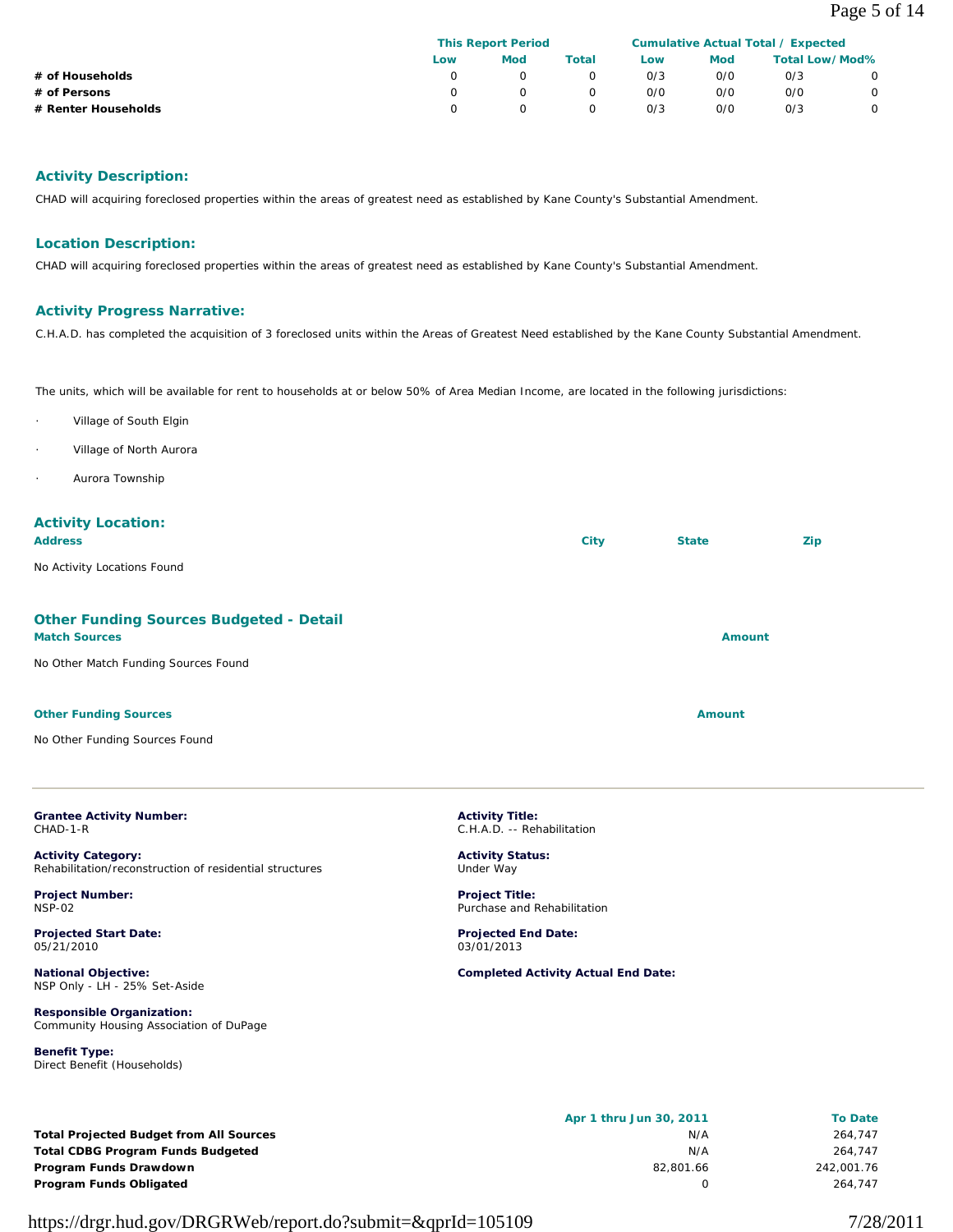| Program Funds Expended<br><b>Community Housing Association of DuPage</b><br><b>Match Contributed</b> | 159.200.1<br>159,200.1 |
|------------------------------------------------------------------------------------------------------|------------------------|
| Program Income Received                                                                              |                        |
| Program Income Drawdown                                                                              |                        |

### **Accomplishments Performance Measures**

|                                             | <b>This Report Period</b> | <b>Cumulative Actual Total / Expected</b> |     |
|---------------------------------------------|---------------------------|-------------------------------------------|-----|
|                                             | <b>Total</b>              | <b>Total</b>                              |     |
| # of Properties                             |                           | $\Omega$                                  | O/3 |
| #Energy Star Replacement Windows            |                           | 0                                         | O/3 |
| #Additional Attic/Roof Insulation           |                           | Ω                                         | O/3 |
| #High efficiency heating plants             |                           |                                           | O/3 |
| #Efficient AC added/replaced                |                           | O                                         | 0/3 |
| #Replaced thermostats                       |                           |                                           | 0/3 |
| #Replaced hot water heaters                 |                           |                                           | O/3 |
| #Light Fixtures (indoors) replaced          |                           |                                           | O/O |
| #Light fixtures (outdoors) replaced         |                           |                                           | O/O |
| #Refrigerators replaced                     |                           |                                           | O/3 |
| #Clothes washers replaced                   |                           |                                           | O/O |
| #Dishwashers replaced                       |                           | O                                         | O/3 |
| #Units with solar panels                    |                           | O                                         | O/O |
| #Low flow toilets                           |                           | Ω                                         | O/3 |
| #Low flow showerheads                       |                           | Ω                                         | O/3 |
| #Units with bus/rail access                 |                           | $\Omega$                                  | O/O |
| #Units exceeding Energy Star                |                           | ∩                                         | O/O |
| #Sites re-used                              |                           | O                                         | O/3 |
| #Units deconstructed                        |                           | O                                         | 0/0 |
| #Units ; other green                        |                           |                                           | 0/0 |
| Activity funds eligible for DREF (Ike Only) |                           | Ω                                         | 0/0 |

|                         | <b>This Report Period</b> | <b>Cumulative Actual Total / Expected</b> |     |  |
|-------------------------|---------------------------|-------------------------------------------|-----|--|
|                         | Total                     | Total                                     |     |  |
| # of Housing Units      |                           |                                           | 0/3 |  |
| # of Singlefamily Units |                           |                                           | 0/3 |  |

## **Beneficiaries Performance Measures**

|                     | <b>This Report Period</b> |                |          | <b>Cumulative Actual Total / Expected</b> |            |                |     |
|---------------------|---------------------------|----------------|----------|-------------------------------------------|------------|----------------|-----|
|                     | Low                       | Mod            | Total    | Low                                       | <b>Mod</b> | Total Low/Mod% |     |
| # of Households     |                           | $\overline{O}$ |          | 1/3                                       | 0/0        | 1/3            | 100 |
| # Renter Households |                           | $\overline{a}$ | $\sim$ 1 | 1/3                                       | 0/0        | 1/3            | 100 |

### **Cumulative Race Total**

|                                                 | <b>This Report Period</b> |  |        |  | <b>Cumulative Actual Total</b> |          |          |   |        |                                                                                                                                     |
|-------------------------------------------------|---------------------------|--|--------|--|--------------------------------|----------|----------|---|--------|-------------------------------------------------------------------------------------------------------------------------------------|
|                                                 | Owner                     |  | Renter |  | <b>Total Households</b>        |          | Owner    |   | Renter | <b>Total Households</b>                                                                                                             |
| <b>Direct</b><br><b>Benefit</b><br>(Households) |                           |  |        |  |                                |          |          |   |        | Total Hispanic/Latino Total Hispanic/Latino Total Hispanic/Latino Total Hispanic/Latino Total Hispanic/Latino Total Hispanic/Latino |
| White                                           |                           |  |        |  |                                | $\Omega$ | $\Omega$ |   |        |                                                                                                                                     |
| Households<br>Female                            |                           |  |        |  |                                | $\Omega$ |          | Ω |        |                                                                                                                                     |

## **Activity Description:**

CHAD will rehabing foreclosed properties with in the Areas of greatest need as established by Kane County's Substanial Amendment.

### **Location Description:**

CHAD will rehabing foreclosed properties with in the Areas of greatest need as established by Kane County's Substanial Amendment.

## **Activity Progress Narrative:**

As of June 30, 2011 the status of rehabilitation for the 3 properties that C.H.A.D. will rent to households at or below 50% of Area Median Income, is as follows:

- 276 Harvard Circle; South Elgin
- o Rehab is 90% complete; Rehabilitation will be completed by August 30, 2011

# https://drgr.hud.gov/DRGRWeb/report.do?submit=&qprId=105109 7/28/2011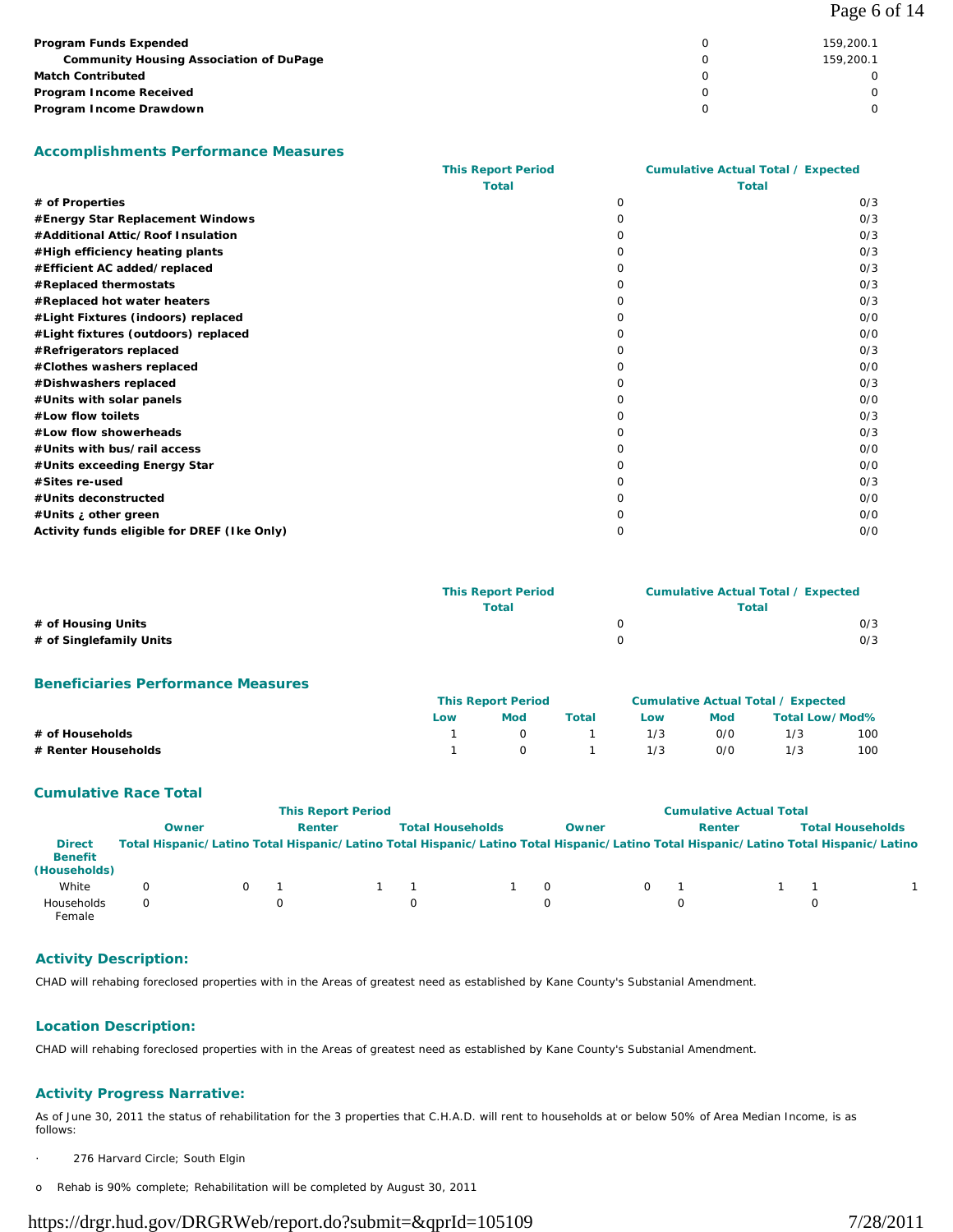- 399 Kendall Street; Aurora Township
- o Rehab is 100% Complete.
	- 214 Arrowhead Street; North Aurora
- o Rehab is 100% Complete.
- o Unit was occupied by 6 person household whose household income was between 31% and 50% of Area Median Income.

| <b>Activity Location:</b><br><b>Address</b>                                                                    | <b>City</b>  | <b>State</b> | Zip           |
|----------------------------------------------------------------------------------------------------------------|--------------|--------------|---------------|
| 214 West Arrowhead Street                                                                                      | North Aurora | <b>NA</b>    | 60542-1333    |
| <b>Other Funding Sources Budgeted - Detail</b><br><b>Match Sources</b><br>No Other Match Funding Sources Found |              |              | Amount        |
| <b>Other Funding Sources</b><br>No Other Funding Sources Found                                                 |              |              | <b>Amount</b> |

**Grantee Activity Number:** DHA-1-A

**Activity Category:** Acquisition - general

**Project Number:** NSP-02

**Projected Start Date:** 05/10/2010

**National Objective:** NSP Only - LMMI

**Responsible Organization:** DHA Management, Inc.

**Benefit Type:**  Direct Benefit (Households) **Activity Title:** DHA Management Inc. -- Acquisition

**Activity Status:** Under Way

**Project Title:** Purchase and Rehabilitation

**Projected End Date:** 03/01/2013

**Completed Activity Actual End Date:**

|                                                | Apr 1 thru Jun 30, 2011 | <b>To Date</b> |
|------------------------------------------------|-------------------------|----------------|
| <b>Total Projected Budget from All Sources</b> | N/A                     | 283,503.73     |
| Total CDBG Program Funds Budgeted              | N/A                     | 283,503.73     |
| Program Funds Drawdown                         | 0                       | 283,503.73     |
| Program Funds Obligated                        | 0                       | 283,503.73     |
| Program Funds Expended                         | $\Omega$                | 150,103.73     |
| DHA Management, Inc.                           |                         | 150.103.73     |
| Match Contributed                              | 0                       | $\Omega$       |
| Program Income Received                        | 0                       | $\Omega$       |
| Program Income Drawdown                        |                         | $\Omega$       |
|                                                |                         |                |

### **Accomplishments Performance Measures**

|                                           | <b>This Report Period</b> | <b>Cumulative Actual Total / Expected</b> |                 |  |  |
|-------------------------------------------|---------------------------|-------------------------------------------|-----------------|--|--|
|                                           | <b>Total</b>              |                                           | <b>Total</b>    |  |  |
| # of Properties                           |                           |                                           | 1/2             |  |  |
| # of buildings (non-residential)          |                           |                                           | 0/0             |  |  |
| # of Parcels acquired by condemnation     |                           |                                           | 0/0             |  |  |
| # of Parcels acquired by admin settlement |                           |                                           | 0/0             |  |  |
| # of Parcels acquired voluntarily         |                           |                                           | 1/2             |  |  |
| Total acquisition compensation to owners  |                           |                                           | 119.900/259.000 |  |  |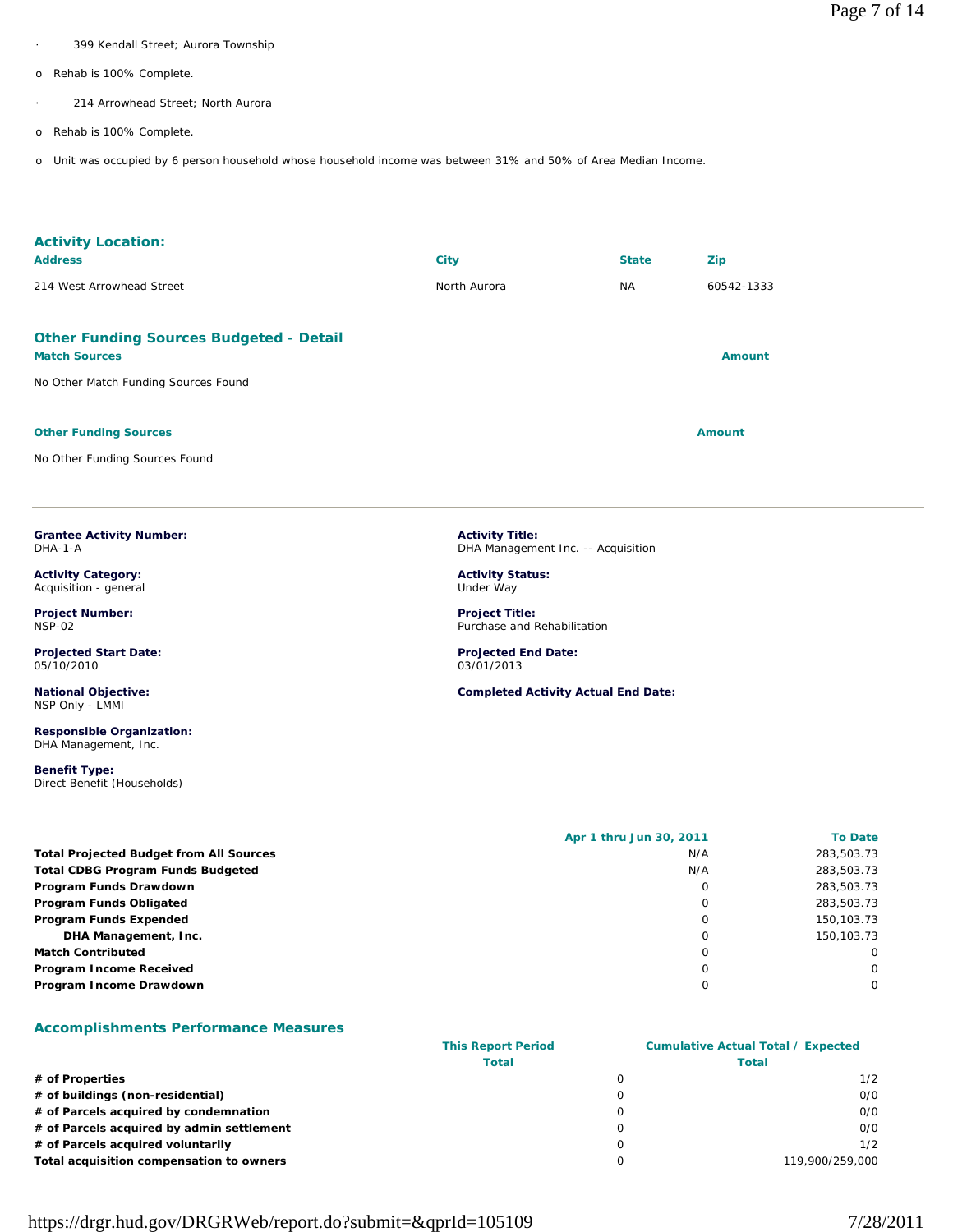|                         | <b>This Report Period</b> | Cumulative Actual Total / Expected |
|-------------------------|---------------------------|------------------------------------|
|                         | Total                     | Total                              |
| # of Housing Units      |                           | 1/2                                |
| # of Singlefamily Units |                           | 1/2                                |

### **Beneficiaries Performance Measures**

|                             |            | <b>This Report Period</b> |          |     |     | <b>Cumulative Actual Total / Expected</b> |   |
|-----------------------------|------------|---------------------------|----------|-----|-----|-------------------------------------------|---|
|                             | <b>Low</b> | <b>Mod</b>                | Total    | Low | Mod | Total Low/Mod%                            |   |
| # of Permanent Jobs Created | $\cap$     | $\Omega$                  | $\Omega$ | O/O | 0/0 | 0/0                                       | 0 |
|                             |            |                           |          |     |     |                                           |   |

|                    | <b>This Report Period</b> |     | <b>Cumulative Actual Total / Expected</b> |     |     |                       |   |
|--------------------|---------------------------|-----|-------------------------------------------|-----|-----|-----------------------|---|
|                    | Low                       | Mod | Total                                     | Low | Mod | <b>Total Low/Mod%</b> |   |
| # of Households    |                           |     |                                           | 0/0 | 0/2 | 0/2                   | 0 |
| # of Persons       |                           |     |                                           | 0/0 | 0/0 | 0/0                   | 0 |
| # Owner Households |                           |     |                                           | 0/0 | 0/2 | 0/2                   | 0 |

### **Activity Description:**

DHA Management Inc will acquiring foreclosed properties with in theCity of St. Charles, the Village of North Aurora and Village of South Elign which Kane County has set as priority areas for NSP funds.

### **Location Description:**

DHA Management Inc will acquiring foreclosed properties with in theCity of St. Charles, the Village of North Aurora and Village of South Elign which Kane County has set as priority areas for NSP funds.

### **Activity Progress Narrative:**

DHA Management Inc. has completed the acquisition of 2 foreclosed units within the Areas of Greatest Need established by the Kane County Substantial Amendment.

The units, which will be available to homebuyers at or below 120% of Area Median Income, are located in the following jurisdictions:

- Village of South Elgin
- City of St. Charles

# **Activity Location:**

| <b>Address</b>                                                         | <b>City</b> | <b>State</b>  | Zip |
|------------------------------------------------------------------------|-------------|---------------|-----|
| No Activity Locations Found                                            |             |               |     |
| <b>Other Funding Sources Budgeted - Detail</b><br><b>Match Sources</b> |             | <b>Amount</b> |     |
| No Other Match Funding Sources Found                                   |             |               |     |
| <b>Other Funding Sources</b>                                           |             | <b>Amount</b> |     |
| No Other Funding Sources Found                                         |             |               |     |

**Grantee Activity Number:** DHA-1-R

**Activity Category:** Rehabilitation/reconstruction of residential structures

**Project Number:** NSP-02

**Projected Start Date:** 05/10/2010

**Activity Title:** DHA Management Inc. -- Rehab

**Activity Status:** Under Way

**Project Title:** Purchase and Rehabilitation

**Projected End Date:** 03/01/2013

https://drgr.hud.gov/DRGRWeb/report.do?submit=&qprId=105109 7/28/2011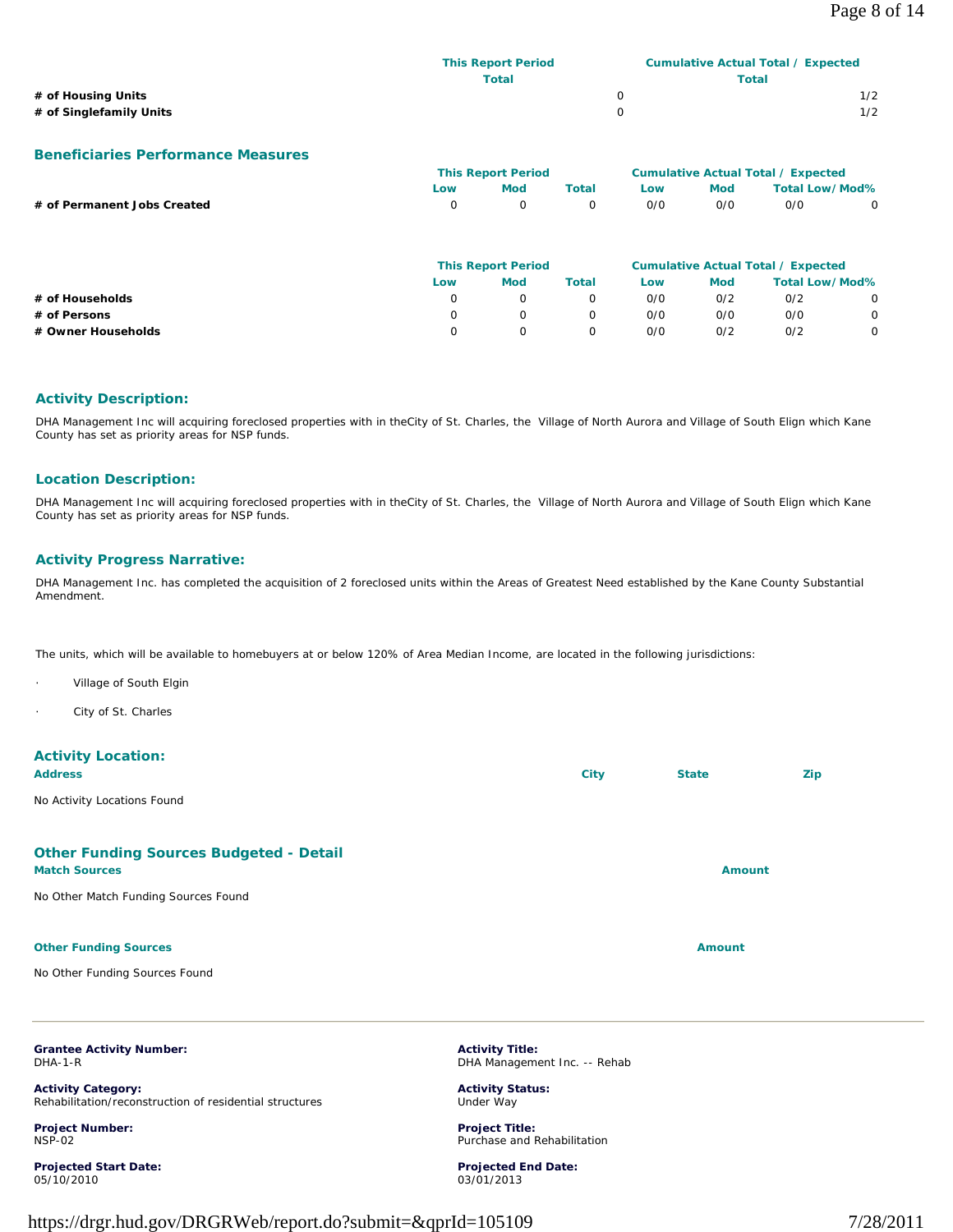**National Objective:** NSP Only - LMMI

### **Responsible Organization:** DHA Management, Inc.

### **Benefit Type:**  Direct Benefit (Households)

| <b>Completed Activity Actual End Date:</b> |  |
|--------------------------------------------|--|
|                                            |  |

|                                                | Apr 1 thru Jun 30, 2011 | <b>To Date</b> |
|------------------------------------------------|-------------------------|----------------|
| <b>Total Projected Budget from All Sources</b> | N/A                     | 196,473.34     |
| <b>Total CDBG Program Funds Budgeted</b>       | N/A                     | 196,473.34     |
| Program Funds Drawdown                         | 2.117.75                | 142,636.27     |
| Program Funds Obligated                        | 53.777.07               | 196,473.34     |
| Program Funds Expended                         |                         | 140.518.52     |
| DHA Management, Inc.                           | Ω                       | 140.518.52     |
| <b>Match Contributed</b>                       | 0                       | $\Omega$       |
| Program Income Received                        |                         | $\Omega$       |
| Program Income Drawdown                        | 22.704.67               | 22.704.67      |

# **Accomplishments Performance Measures**

|                                             | <b>This Report Period</b> | <b>Cumulative Actual Total / Expected</b> |              |  |
|---------------------------------------------|---------------------------|-------------------------------------------|--------------|--|
|                                             | <b>Total</b>              |                                           | <b>Total</b> |  |
| # of Properties                             |                           | $\Omega$                                  | 1/2          |  |
| #Energy Star Replacement Windows            |                           | O                                         | O/2          |  |
| #Additional Attic/Roof Insulation           |                           |                                           | O/O          |  |
| #High efficiency heating plants             |                           | O                                         | O/2          |  |
| #Efficient AC added/replaced                |                           |                                           | O/O          |  |
| #Replaced thermostats                       |                           | O                                         | 0/0          |  |
| #Replaced hot water heaters                 |                           |                                           | O/2          |  |
| #Light Fixtures (indoors) replaced          |                           | O                                         | O/O          |  |
| #Light fixtures (outdoors) replaced         |                           |                                           | 0/0          |  |
| #Refrigerators replaced                     |                           | O                                         | O/2          |  |
| #Clothes washers replaced                   |                           |                                           | O/O          |  |
| #Dishwashers replaced                       |                           |                                           | O/2          |  |
| #Units with solar panels                    |                           |                                           | O/O          |  |
| #Low flow toilets                           |                           |                                           | 0/2          |  |
| #Low flow showerheads                       |                           |                                           | O/O          |  |
| #Units with bus/rail access                 |                           |                                           | O/O          |  |
| #Units exceeding Energy Star                |                           |                                           | O/O          |  |
| #Sites re-used                              |                           | O                                         | 0/2          |  |
| #Units deconstructed                        |                           |                                           | O/O          |  |
| #Units <i>i</i> other green                 |                           |                                           | O/O          |  |
| Activity funds eligible for DREF (Ike Only) |                           | $\Omega$                                  | O/O          |  |

|                         | <b>This Report Period</b> |       | <b>Cumulative Actual Total / Expected</b> |  |
|-------------------------|---------------------------|-------|-------------------------------------------|--|
|                         | Total                     | Total |                                           |  |
| # of Housing Units      |                           |       | 1/2                                       |  |
| # of Singlefamily Units |                           |       | 1/2                                       |  |

## **Beneficiaries Performance Measures**

|                    | <b>This Report Period</b> |     |       | Cumulative Actual Total / Expected |            |                       |  |
|--------------------|---------------------------|-----|-------|------------------------------------|------------|-----------------------|--|
|                    | Low                       | Mod | Total | Low                                | <b>Mod</b> | <b>Total Low/Mod%</b> |  |
| # of Households    |                           |     |       | 0/0                                | 0/2        | O/2                   |  |
| # Owner Households |                           |     |       | 0/0                                | 0/2        | O/2                   |  |

## **Activity Description:**

DHA Management Inc will rehab foreclosed properties with in theCity of St. Charles, the Village of North Aurora and Village of South Elign which Kane County has set as priority areas for NSP funds.

## **Location Description:**

DHA Management Inc will rehab foreclosed properties with in theCity of St. Charles, the Village of North Aurora and Village of South Elign which Kane County has set as priority areas for NSP funds.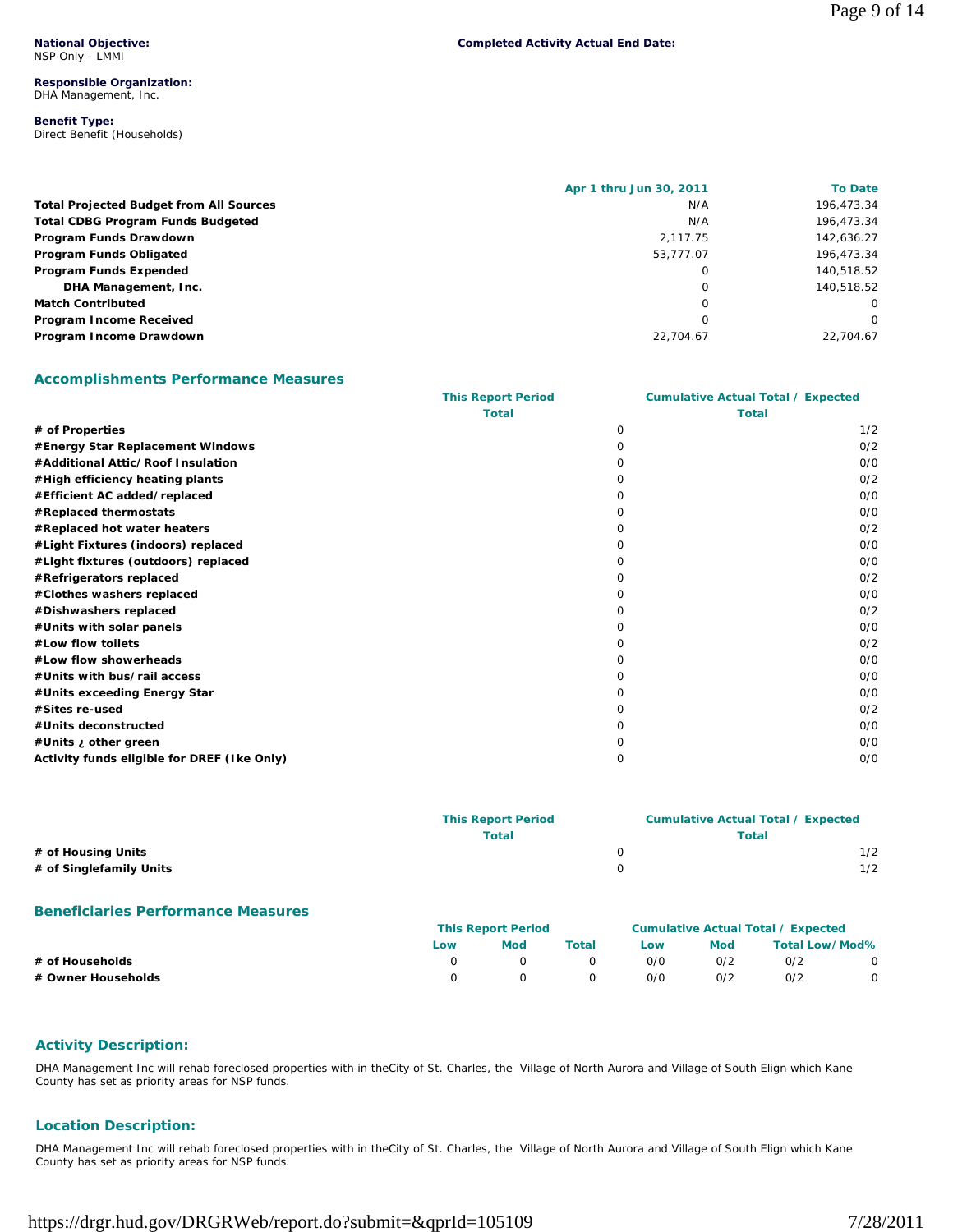# **Activity Progress Narrative:**

As of June 30, 2011 the status of rehabilitation for the 2 properties that DHA Management Inc. will sell to households at or below 120% of Area Median Income, is as follows:

256 East Plum Street; South Elgin

o Rehab 100% complete; Unit currently has an Executed Sales Contract upon it, closing is scheduled for July 24, 2011.

1912 Moore Avenue; St Charles

o Rehab is 45% Complete; Rehabilitation will be completed by August 31, 2011

| <b>Activity Location:</b><br><b>Address</b><br>No Activity Locations Found                                     | City                                                                                                     | <b>State</b>  | Zip |
|----------------------------------------------------------------------------------------------------------------|----------------------------------------------------------------------------------------------------------|---------------|-----|
| <b>Other Funding Sources Budgeted - Detail</b><br><b>Match Sources</b><br>No Other Match Funding Sources Found |                                                                                                          | <b>Amount</b> |     |
| <b>Other Funding Sources</b><br>No Other Funding Sources Found                                                 |                                                                                                          | <b>Amount</b> |     |
| <b>Grantee Activity Number:</b><br>MHL-1-A<br><b>Activity Category:</b><br>Acquisition - general               | <b>Activity Title:</b><br>Mercy Housing Lakefront -- Acquisition<br><b>Activity Status:</b><br>Under Way |               |     |
| <b>Project Number:</b><br><b>NSP-02</b><br><b>Projected Start Date:</b><br>05/28/2010                          | <b>Project Title:</b><br>Purchase and Rehabilitation<br><b>Projected End Date:</b><br>03/01/2013         |               |     |
| <b>National Objective:</b><br>NSP Only - LMMI<br><b>Responsible Organization:</b><br>Mercy Housing LakeFront   | <b>Completed Activity Actual End Date:</b>                                                               |               |     |
| <b>Benefit Type:</b>                                                                                           |                                                                                                          |               |     |

|                                                | Apr 1 thru Jun 30, 2011 | <b>To Date</b> |
|------------------------------------------------|-------------------------|----------------|
| <b>Total Projected Budget from All Sources</b> | N/A                     | 574,510.54     |
| <b>Total CDBG Program Funds Budgeted</b>       | N/A                     | 574,510.54     |
| Program Funds Drawdown                         | C                       | 574,510.54     |
| Program Funds Obligated                        | $-211.46$               | 574,510.54     |
| Program Funds Expended                         | 0                       | 89,630.54      |
| <b>Mercy Housing LakeFront</b>                 | 0                       | 89.630.54      |
| <b>Match Contributed</b>                       | 0                       | $\Omega$       |
| Program Income Received                        | Ω                       | $\Omega$       |
| Program Income Drawdown                        | 0                       | $\Omega$       |

## **Accomplishments Performance Measures**

Direct Benefit (Households)

|                                           | <b>This Report Period</b> | <b>Cumulative Actual Total / Expected</b> |                 |  |
|-------------------------------------------|---------------------------|-------------------------------------------|-----------------|--|
|                                           | <b>Total</b>              |                                           | Total           |  |
| # of Properties                           |                           | 0                                         | 2/8             |  |
| # of buildings (non-residential)          |                           | Ω                                         | 0/0             |  |
| # of Parcels acquired by condemnation     |                           |                                           | 0/0             |  |
| # of Parcels acquired by admin settlement |                           | $\Omega$                                  | 0/0             |  |
| # of Parcels acquired voluntarily         |                           |                                           | 2/8             |  |
| Total acquisition compensation to owners  |                           |                                           | 144.000/480.000 |  |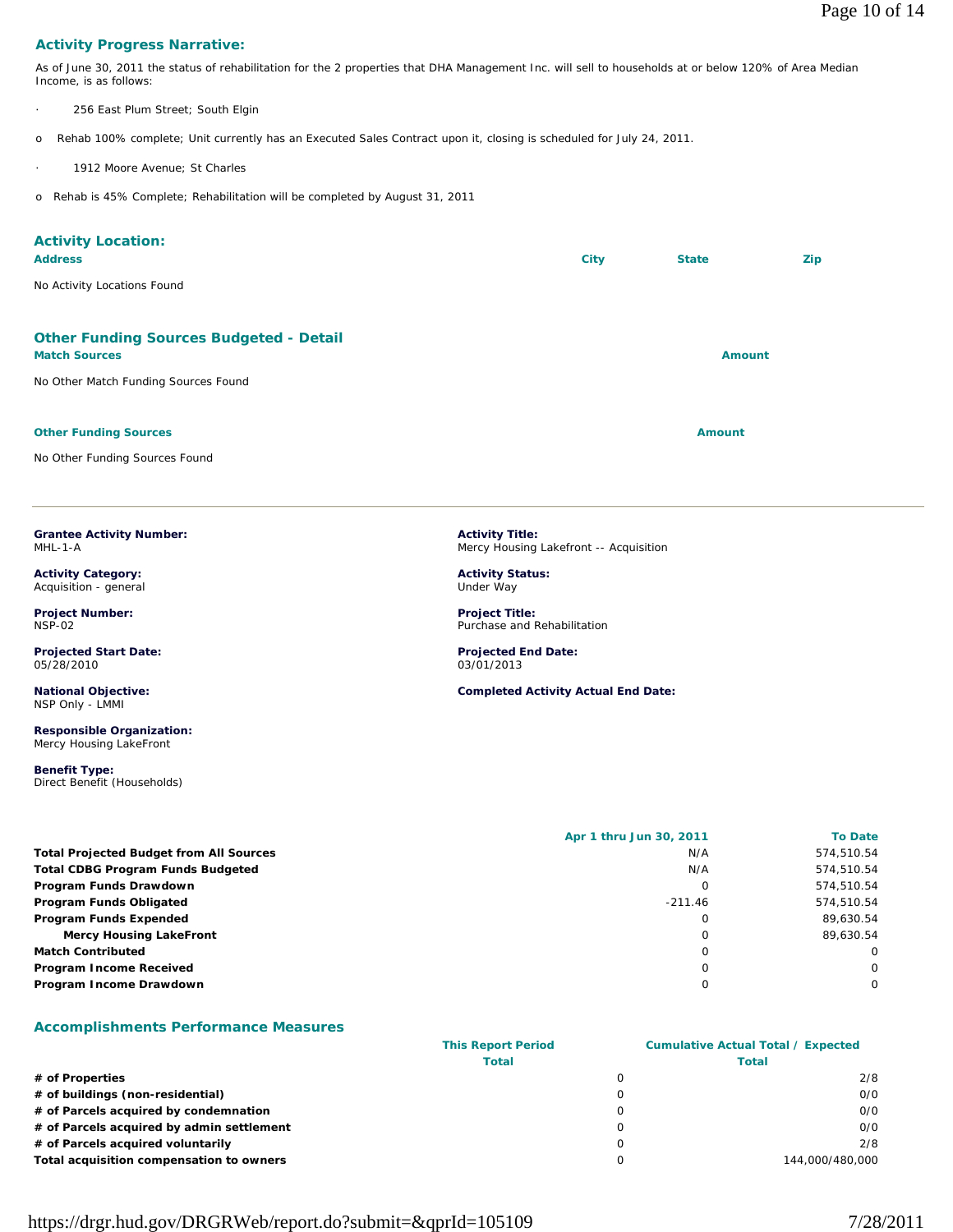| 2/8 |
|-----|
| 2/8 |
|     |

#### **Beneficiaries Performance Measures**

|                             | <b>This Report Period</b> |        |          | Cumulative Actual Total / Expected |            |                |   |
|-----------------------------|---------------------------|--------|----------|------------------------------------|------------|----------------|---|
|                             | Low                       | Mod    | Total    | Low                                | <b>Mod</b> | Total Low/Mod% |   |
| # of Permanent Jobs Created |                           | $\cap$ | $\Omega$ | O/O                                | O/O        | 0/0            | 0 |
|                             |                           |        |          |                                    |            |                |   |

|                    | <b>This Report Period</b> |     |       |     | <b>Cumulative Actual Total / Expected</b> |                       |     |  |
|--------------------|---------------------------|-----|-------|-----|-------------------------------------------|-----------------------|-----|--|
|                    | Low                       | Mod | Total | Low | <b>Mod</b>                                | <b>Total Low/Mod%</b> |     |  |
| # of Households    | 0                         |     |       | 0/0 | 1/8                                       | 1/8                   | 100 |  |
| # of Persons       | 0                         |     |       | 0/0 | 0/0                                       | 0/0                   | 0   |  |
| # Owner Households | 0                         |     |       | 0/0 | 1/8                                       | 1/8                   | 100 |  |

### **Cumulative Race Total**

|                                                   |                                                                                                                                     |               | <b>This Report Period</b> |   |                         | <b>Cumulative Actual Total</b> |          |          |  |   |                         |
|---------------------------------------------------|-------------------------------------------------------------------------------------------------------------------------------------|---------------|---------------------------|---|-------------------------|--------------------------------|----------|----------|--|---|-------------------------|
|                                                   | Owner                                                                                                                               | <b>Renter</b> |                           |   | <b>Total Households</b> |                                | Owner    | Renter   |  |   | <b>Total Households</b> |
| <b>Direct</b><br><b>Benefit</b><br>(Households)   | Total Hispanic/Latino Total Hispanic/Latino Total Hispanic/Latino Total Hispanic/Latino Total Hispanic/Latino Total Hispanic/Latino |               |                           |   |                         |                                |          |          |  |   |                         |
| American<br>Indian/Alaskan<br>Native and<br>White |                                                                                                                                     |               | $\Omega$                  |   | 0                       |                                | $\Omega$ | $\Omega$ |  |   | $\Omega$                |
| Households<br>Female                              | $\Omega$                                                                                                                            |               |                           | 0 |                         |                                |          | $\Omega$ |  | U |                         |

### **Activity Description:**

Mercy Housing Lakefront will be acquiring foreclosed properties with in the City of St. Charles, the Village of North Aurora, the Village of Carpentersville, and Village of South Elign which Kane County has set as priority areas for NSP funds.

### **Location Description:**

Mercy Housing Lakefront will be acquiring foreclosed properties with in the City of St. Charles, the Village of North Aurora, the Village of Carpentersville, and Village of South Elign which Kane County has set as priority areas for NSP funds.

### **Activity Progress Narrative:**

Mercy Housing Lakefront and its partners have completed the acquisition of 8 foreclosed units within the Areas of Greatest Need established by the Kane County Substantial Amendment.

The units, which will be available to homebuyers at or below 120% of Area Median Income, are located in the following jurisdictions:

- Village of South Elgin
- Village of Carpentersville

## **Activity Location:**

| <b>Address</b> | Citv | <b>State</b> | Zip |
|----------------|------|--------------|-----|
|----------------|------|--------------|-----|

No Activity Locations Found

## **Other Funding Sources Budgeted - Detail**

#### **Match Sources Amount**

No Other Match Funding Sources Found

#### **Other Funding Sources Amount 2018 19:30 19:30 19:30 19:30 19:30 19:30 19:30 19:30 19:30 19:30 19:30 19:30 19:30 19:30 19:30 19:30 19:30 19:30 19:30 19:30 19:30 19:30 19:30 19:30 19:30 19:30 19:30 19:30 19:30 19:30 19:30 1**

No Other Funding Sources Found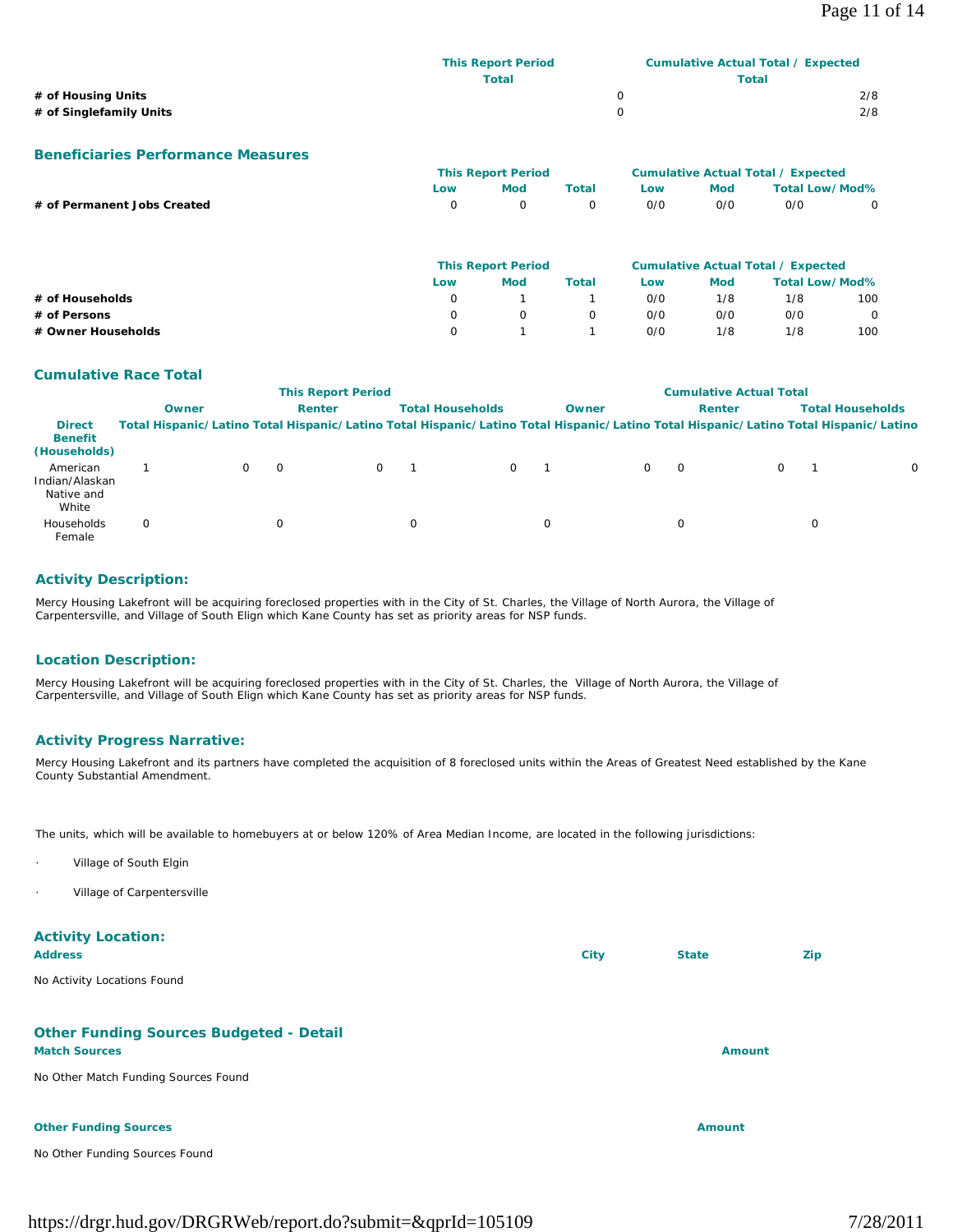**Grantee Activity Number:** MHL-1-R

**Activity Category:** Rehabilitation/reconstruction of residential structures

**Project Number:** NSP-02

**Projected Start Date:** 05/28/2010

**National Objective:** NSP Only - LMMI

**Responsible Organization:** Mercy Housing LakeFront

**Benefit Type:**  Direct Benefit (Households) **Activity Title:** Mercy Housing Lakefront -- Rehab

**Activity Status:** Under Way

**Project Title:** Purchase and Rehabilitation

**Projected End Date:** 03/01/2013

**Completed Activity Actual End Date:**

|                                                | Apr 1 thru Jun 30, 2011 | <b>To Date</b> |
|------------------------------------------------|-------------------------|----------------|
| <b>Total Projected Budget from All Sources</b> | N/A                     | 607,056        |
| <b>Total CDBG Program Funds Budgeted</b>       | N/A                     | 607,056        |
| Program Funds Drawdown                         | 529.261.86              | 572.749.47     |
| Program Funds Obligated                        | $-66.663$               | 607,056        |
| Program Funds Expended                         | 0                       | 43,487.61      |
| <b>Mercy Housing LakeFront</b>                 | 0                       | 43.487.61      |
| <b>Match Contributed</b>                       | 0                       | $\Omega$       |
| Program Income Received                        | 130.973.92              | 130,973.92     |
| Program Income Drawdown                        | 108,269.25              | 108,269.25     |

## **Accomplishments Performance Measures**

|                                             | <b>This Report Period</b> |              | <b>Cumulative Actual Total / Expected</b> |  |
|---------------------------------------------|---------------------------|--------------|-------------------------------------------|--|
|                                             | <b>Total</b>              | <b>Total</b> |                                           |  |
| # of Properties                             |                           | $\Omega$     | 2/8                                       |  |
| #Energy Star Replacement Windows            |                           | Ω            | O/O                                       |  |
| #Additional Attic/Roof Insulation           |                           | ∩            | O/O                                       |  |
| #High efficiency heating plants             |                           | O            | O/8                                       |  |
| #Efficient AC added/replaced                |                           | O            | O/O                                       |  |
| #Replaced thermostats                       |                           |              | O/O                                       |  |
| #Replaced hot water heaters                 |                           | O            | O/8                                       |  |
| #Light Fixtures (indoors) replaced          |                           |              | O/O                                       |  |
| #Light fixtures (outdoors) replaced         |                           |              | 0/0                                       |  |
| #Refrigerators replaced                     |                           |              | O/8                                       |  |
| #Clothes washers replaced                   |                           |              | 0/0                                       |  |
| #Dishwashers replaced                       |                           |              | O/8                                       |  |
| #Units with solar panels                    |                           |              | O/O                                       |  |
| #Low flow toilets                           |                           |              | O/O                                       |  |
| #Low flow showerheads                       |                           |              | O/O                                       |  |
| #Units with bus/rail access                 |                           |              | O/O                                       |  |
| #Units exceeding Energy Star                |                           |              | 0/0                                       |  |
| #Sites re-used                              |                           |              | O/8                                       |  |
| #Units deconstructed                        |                           |              | O/O                                       |  |
| #Units ; other green                        |                           |              | O/O                                       |  |
| Activity funds eligible for DREF (Ike Only) |                           | Ω            | 0/0                                       |  |

|                         | <b>This Report Period</b> | <b>Cumulative Actual Total / Expected</b> |
|-------------------------|---------------------------|-------------------------------------------|
|                         | Total                     | Total                                     |
| # of Housing Units      |                           | 2/8                                       |
| # of Singlefamily Units |                           | 2/8                                       |

## **Beneficiaries Performance Measures**

|                    | <b>This Report Period</b> |     |             |            | Cumulative Actual Total / Expected |                |     |  |  |
|--------------------|---------------------------|-----|-------------|------------|------------------------------------|----------------|-----|--|--|
|                    | Low                       | Mod | Total       | <b>LOW</b> | Mod                                | Total Low/Mod% |     |  |  |
| # of Households    |                           |     | $1 \quad 1$ | 0/0        | 1/8                                | 1/8            | 100 |  |  |
| # Owner Households |                           |     | $1 \quad 1$ | 0/0        | 1/8                                | 1/8            | 100 |  |  |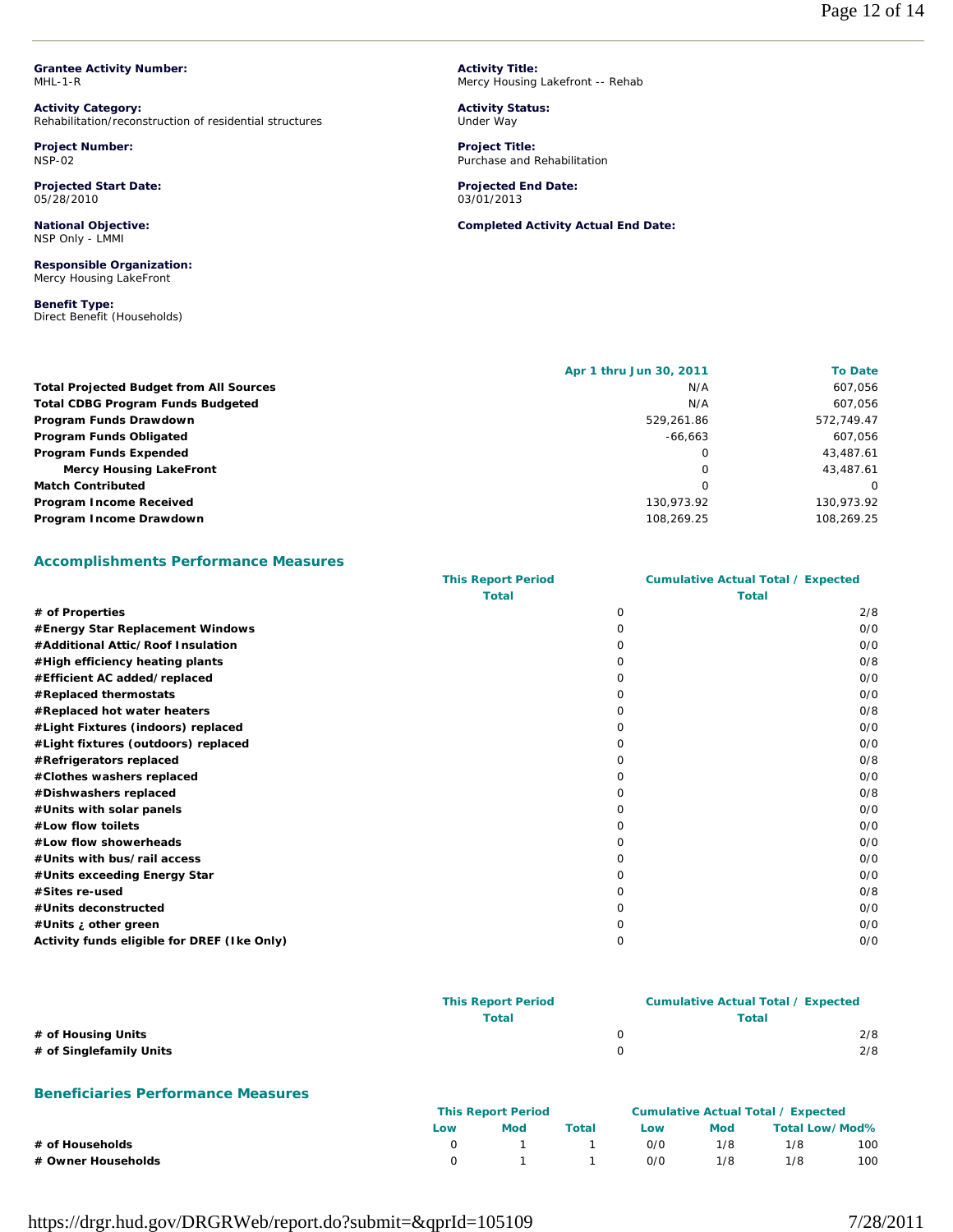## **Cumulative Race Total**

|                                                   |                                                                                                                                     |              | <b>Cumulative Actual Total</b> |          |   |                         |  |       |          |          |   |   |                         |
|---------------------------------------------------|-------------------------------------------------------------------------------------------------------------------------------------|--------------|--------------------------------|----------|---|-------------------------|--|-------|----------|----------|---|---|-------------------------|
|                                                   | Owner                                                                                                                               |              | Renter                         |          |   | <b>Total Households</b> |  | Owner |          | Renter   |   |   | <b>Total Households</b> |
| <b>Direct</b><br><b>Benefit</b><br>(Households)   | Total Hispanic/Latino Total Hispanic/Latino Total Hispanic/Latino Total Hispanic/Latino Total Hispanic/Latino Total Hispanic/Latino |              |                                |          |   |                         |  |       |          |          |   |   |                         |
| American<br>Indian/Alaskan<br>Native and<br>White |                                                                                                                                     | <sup>o</sup> |                                | $\Omega$ |   | $\Omega$                |  |       | $\Omega$ | $\Omega$ | 0 |   | $\Omega$                |
| Households<br>Female                              | $\Omega$                                                                                                                            |              |                                |          | 0 |                         |  |       |          | 0        |   | 0 |                         |

### **Activity Description:**

Mercy Housing Lakefront will be rehabing foreclosed properties with in the City of St. Charles, the Village of North Aurora, the Village of Carpentersville, and Village of South Elign which Kane County has set as priority areas for NSP funds.

### **Location Description:**

Mercy Housing Lakefront will be rehabing foreclosed properties with in the City of St. Charles, the Village of North Aurora, the Village of Carpentersville, and Village of South Elign which Kane County has set as priority areas for NSP funds.

### **Activity Progress Narrative:**

As of June 30, 2011 the status of the rehabilitation of the 8 properties that Mercy Housing Lakefront, will sell to households at or below 120% of Area Median Income, are as follows:

- 477 West Spring Street; South Elgin
- o Rehab 90% complete; Rehabilitation will be completed by July 8, 2011
- 50 Ash Street; Carpentersville
- o Rehab is Complete.
- o Unit has been placed on MLS #07735018
- 980 Berkley Street; Carpentersville
- o Rehab is Complete.
- o Unit has been placed on MLS #07734679
- 3 Evergreen Lane ; Carpentersville
- o Rehab is Complete.
- o Unit has been placed on MLS  $#07734974$
- · 1524 Plymouth Circle; Carpentersville
- o Rehab is Complete.
- o Unit has been SOLD to a 4 person household whose total household income is between 51% and 80% of Area Median Income.
	- 107 Madera Circle; Carpentersville
- o Rehab is Complete.

o Unit has been placed on MLS  $\#$  07787297

- 107 Del Rio Road; Carpentersville
- o Rehab is Complete.
- o Unit has been placed on MLS  $# 07787012$ 
	- 1934 Cherokee Road; Carpentersville
- o Rehab is 85% Complete; Rehabilitation will be completed by August 1, 2011